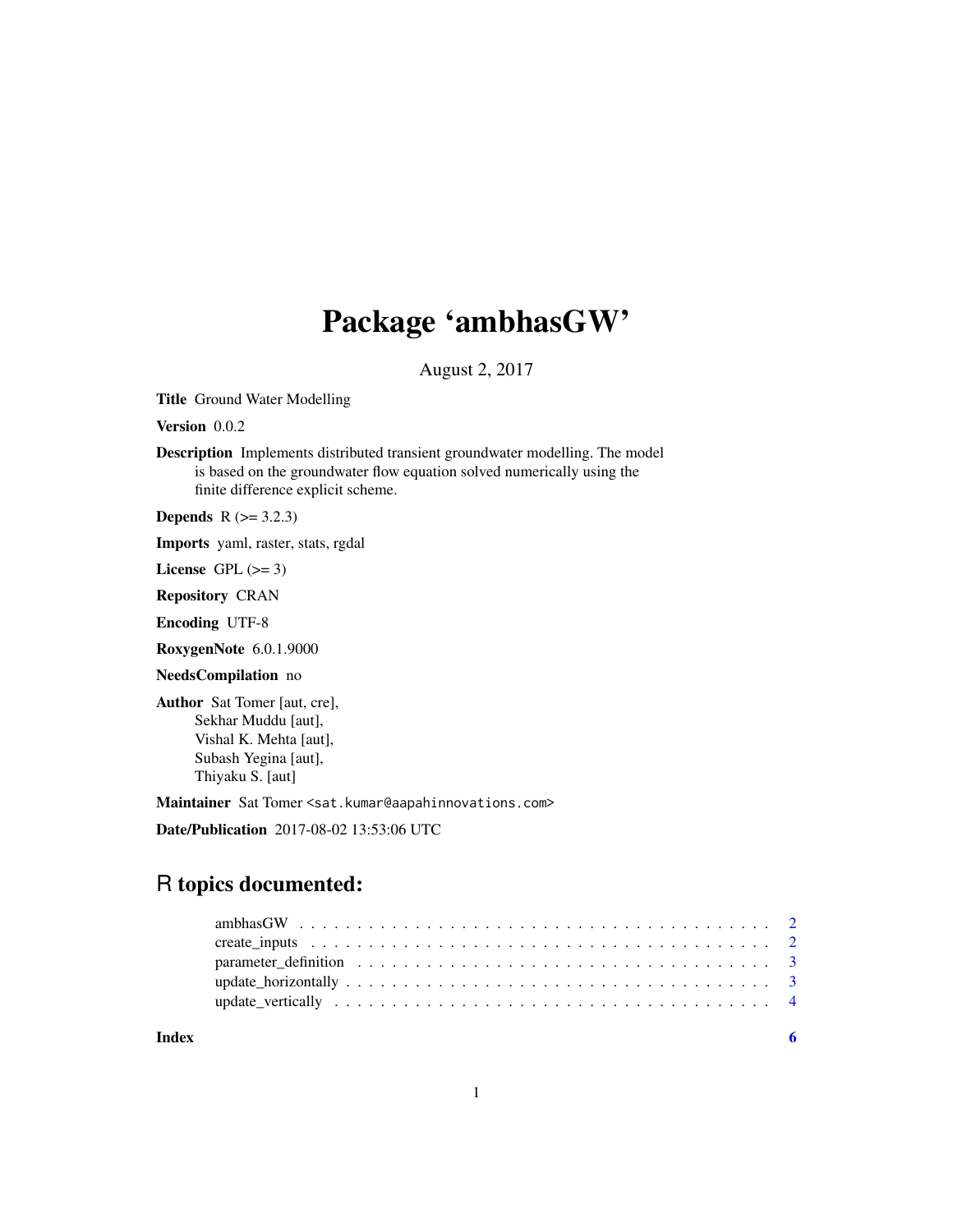<span id="page-1-0"></span>

#### Description

ambhasGW Computes the groundwater head for each time step in raster format

#### Usage

ambhasGW(input.file)

#### Arguments

input.file yml file having input parameters information

#### Examples

```
# Create necessary input file to make dummy run
# Dummy directory to run
dummy.dir <- tempdir()
# Make dummy run
create_inputs(dummy.dir)
input.file <- file.path(dummy.dir , 'input/parameters.yml')
ambhasGW(input.file)
```
create\_inputs *Create dummy input data*

#### Description

Creates dummy data and corresponding yml file to run the model.

#### Usage

```
create_inputs(dummy.dir)
```
#### Arguments

dummy.dir Dummy directory to input and output data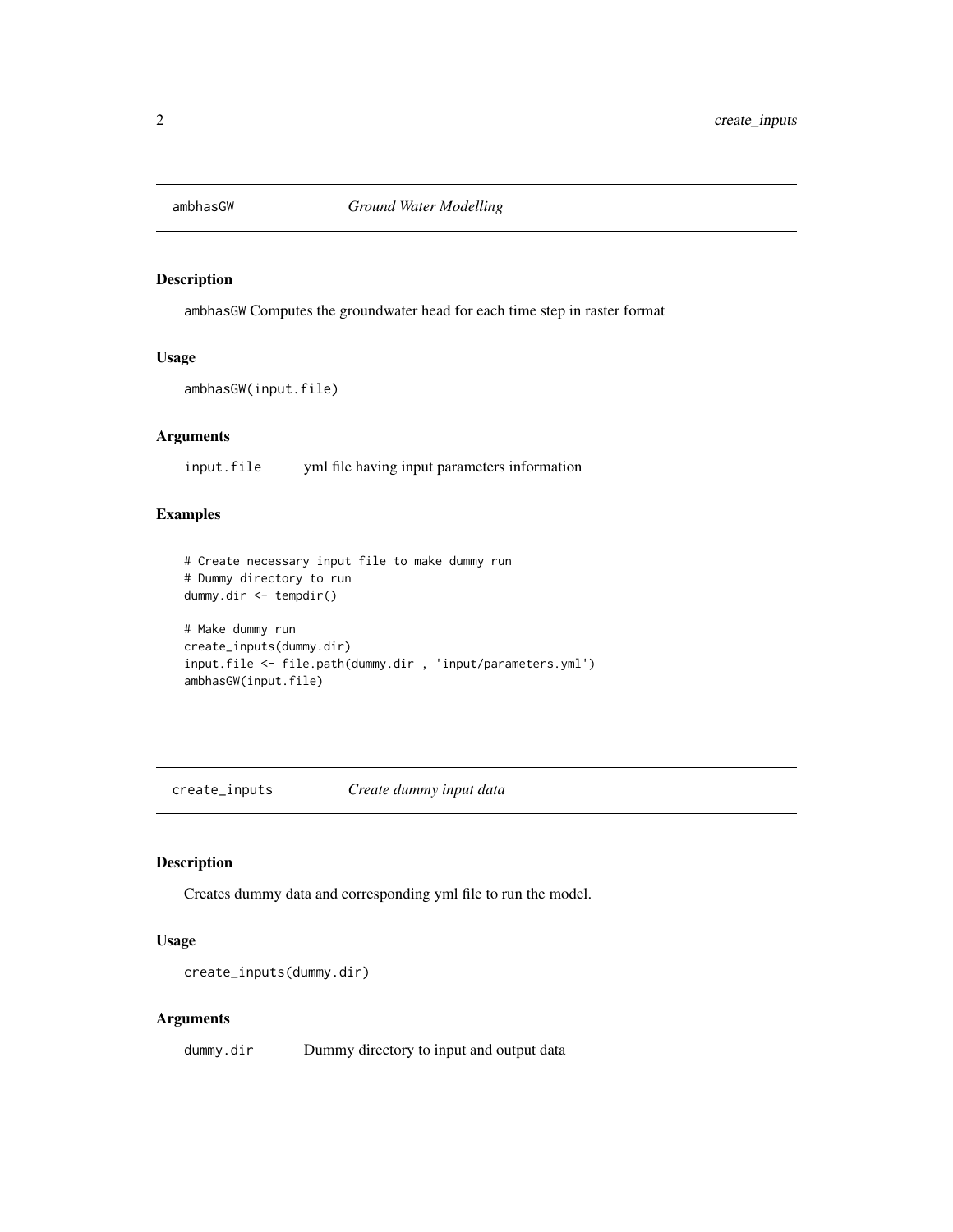<span id="page-2-0"></span>parameter\_definition 3

#### Examples

```
# Creates input data and yml file
create_inputs(tempdir())
```
parameter\_definition *Parameters definition*

#### Description

Prints the parameters definition of given parameter

#### Usage

parameter\_definition(par)

#### Arguments

par Parameter name

#### Examples

```
parameter_definition('hini')
```
update\_horizontally *Horizontal distribution of the flow in grid.*

#### Description

Simulates the horizontal distribution of the flow in grids based on the diffusivity.

#### Usage

```
update_horizontally(h, beta)
```
#### Arguments

|      | Initial head                                                   |
|------|----------------------------------------------------------------|
| beta | a parameter based on the diffusivity, time step and grid size. |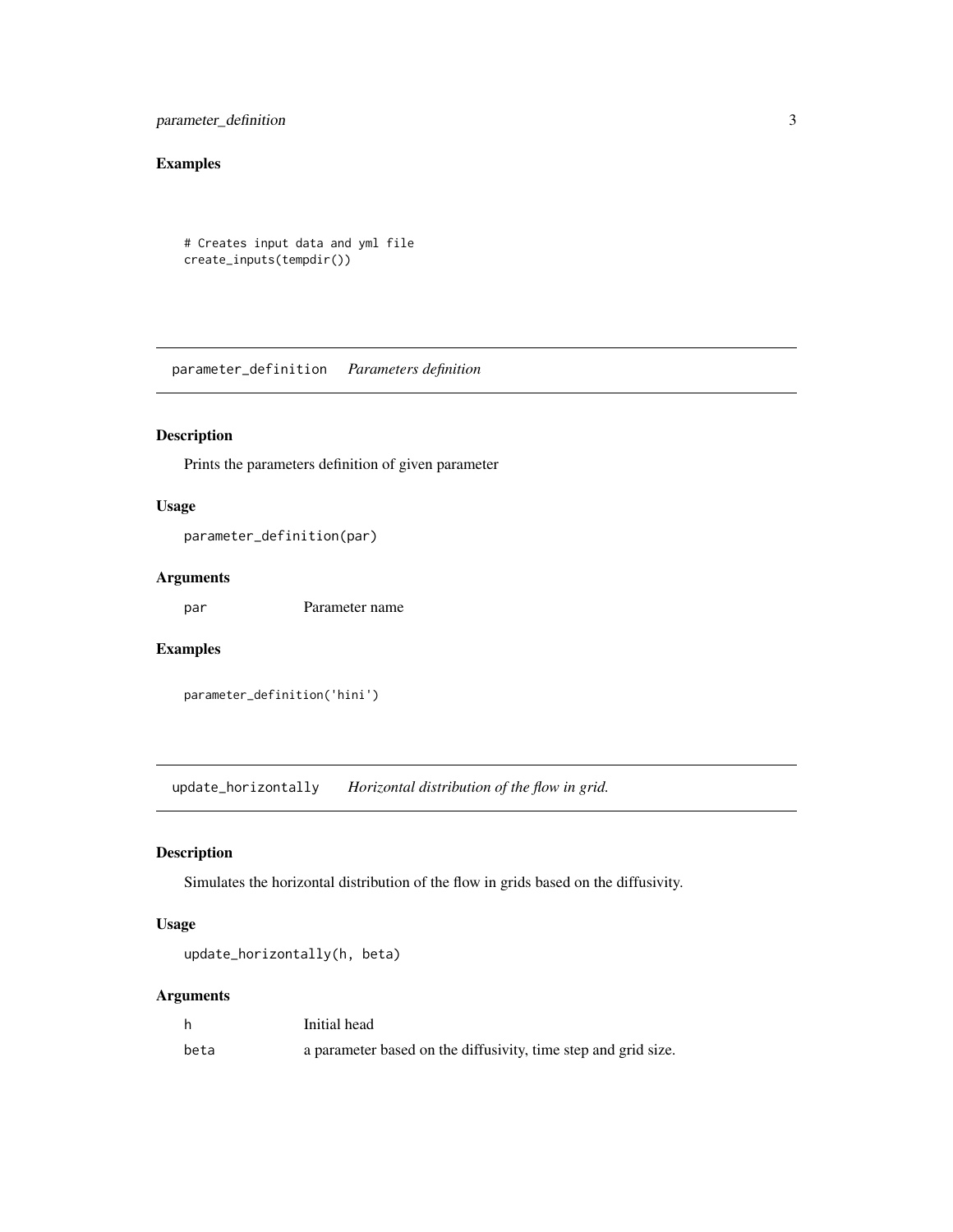#### <span id="page-3-0"></span>Value

Returns the updated head.

#### Examples

```
# create synthetic head:
h \leftarrow \text{cbind}(c(1,2,3),c(4,5,6),c(7,8,9))h
beta <-0.5h1 <- update_horizontally(h, beta)
h1
# increase the value of beta:
beta <-1.0h1 <- update_horizontally(h, beta)
# decrease the value of beta:
beta <-0h1 <- update_horizontally(h, beta)
h1
```
update\_vertically *Update the vertical flux components*

#### Description

Update the grids with net recharge and discharge, also computes the baseflow from each grid.

#### Usage

```
update_vertically(h, sy, net.recharge, p.baseflow, hmin.baseflow)
```
#### Arguments

|               | Initial head raster                  |
|---------------|--------------------------------------|
| <b>SV</b>     | Specific yield $[0-1]$ .             |
| net.recharge  | Net recharge (recharge - draft)      |
| p.baseflow    | parameter for the baseflow $[0-1]$ . |
| hmin.baseflow | head corresponding to zero baseflow. |

#### Value

Returns a list containing the updated head and computed baseflow.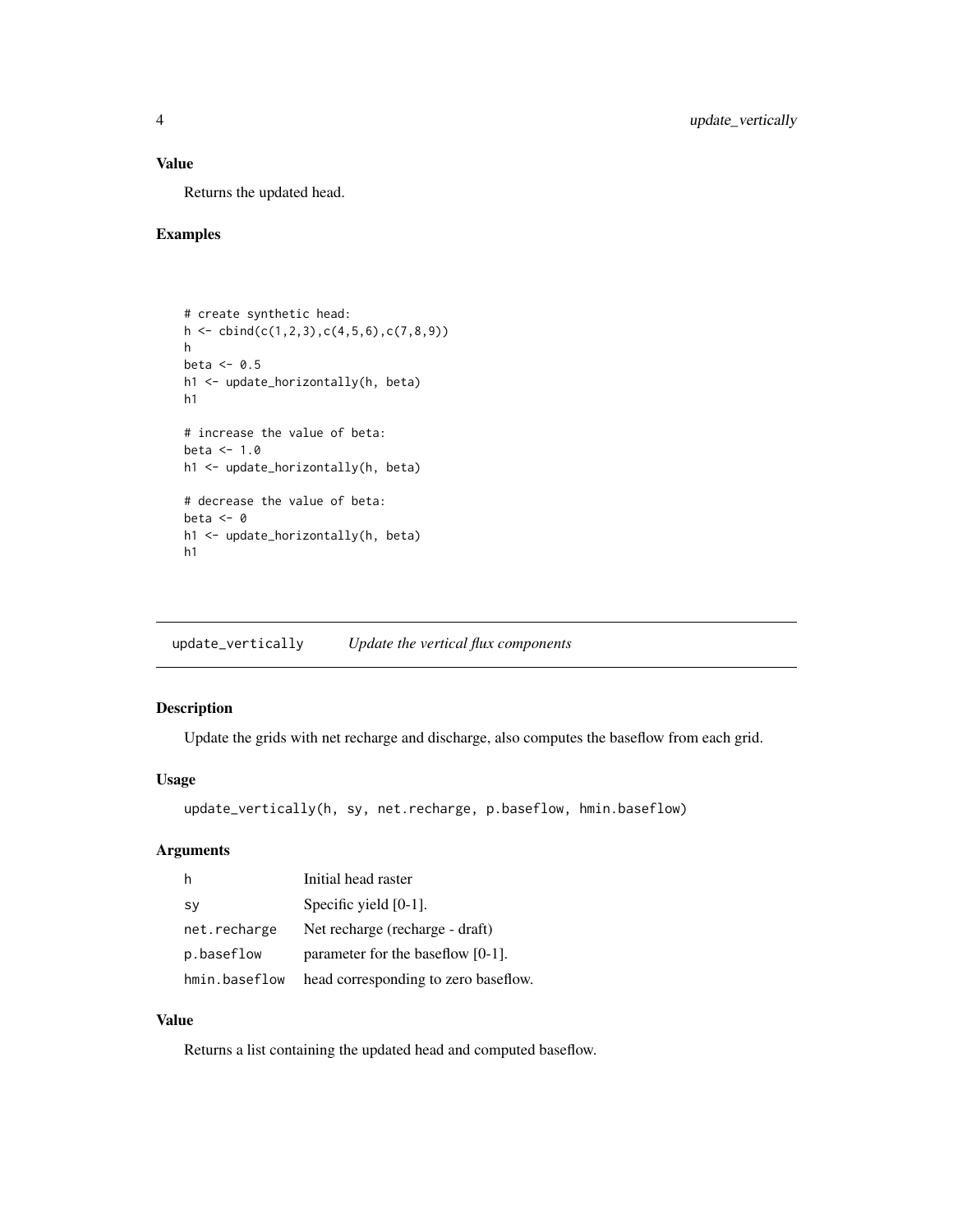#### update\_vertically 5

#### Examples

out

```
# create synthetic head and parameters
h < -10sy < -0.01net.recharge <- 1
p.baseflow <- 0.7
hmin.baseflow <- 5
# update the head and compute baseflow
out <- update_vertically(h, sy, net.recharge, p.baseflow, hmin.baseflow)
```